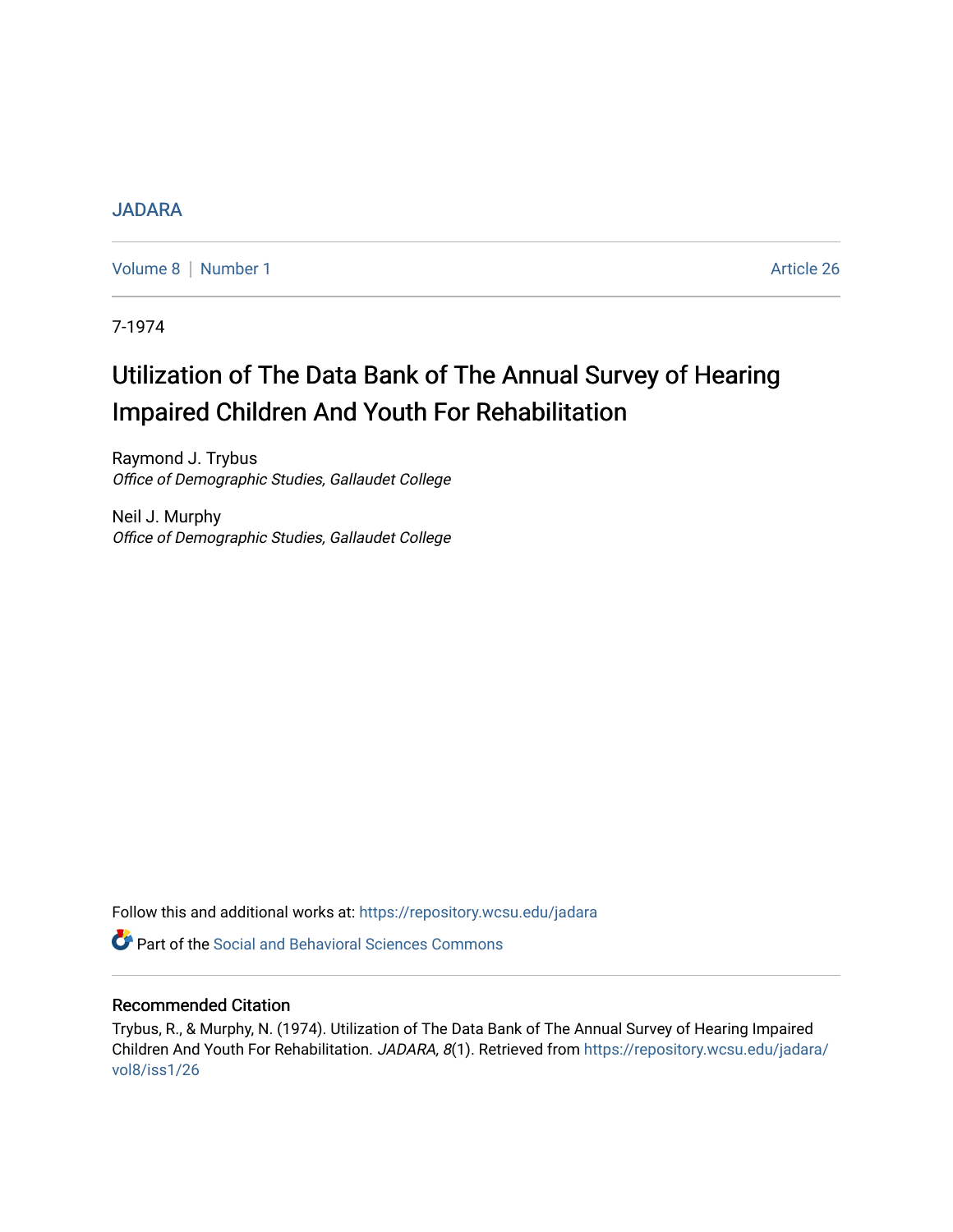# UTILIZATION OF THE DATA BANK OF THE ANNUAL SURVEY OF HEARING IMPAIRED CHILDREN AND YOUTH FOR REHABILITATION

# RAYMOND J. TRYBUS and NEIL J. MURPHY, Office of Demographic Studies, Gallaudet College

In our presentation this morning we want to describe to you the types of data which are available from the Annual Survey of Hearing Impaired Children at the Office of Demographic Studies, Gallaudet College, Washington, D.C., in terms of the possible usefulness of such data for program planning for rehabilitation services. We will present two series of data, first involving a look at the characteristics of students at different age levels to get an idea of how younger deaf children differ from those who are currently of "rehabilitation age," and second, a look at data we have recently collected on students who leave educational programs for the deaf, concentrating on those who are 16 years old or older. But first, a word about the Annual Survey and the Office of Demographic Studies.

The Annual Survey was formally established on May 1, 1968 for the purpose of collecting, processing, analyzing, and disseminating national level data regarding deaf and hard of hearing students. This national project was preceded by a two year pilot study, in which the feasibility of this type of operation was tested on a small scale in the Mid-Atlantic states, with positive results. The Survey was initially funded by the Bureau of Education for the Handicapped, and is presently funded jointly by Gallaudet College and the National Institute of Education. The data bank presently includes approximately 44,000 students of the estimated national population of 56,000 hearing impaired students receiving special educational services as a result of their hearing impairment. Information is collected regularly on basic demographic characteristics of the students, including age, sex, cause of hearing loss, additional handicapping conditions, ethnic background, type of educational program, and degree of hearing loss. This is supplemented by special studies which concentrate on these or other specific variables in greater detail for a limited time. The Office has also engaged in extensive work in the area of achievement testing of hearing impaired students, and has collected data relating to the I.Q. test scores of these students. The results of these data collections and analyses are published by the Office in its series of statistical reports, which are available upon request. The data bank is also available to outside researchers for their work, within the strict limits of confidentiality established and maintained by the Office.

Now let us look at the first series of data, based on the 43,946 students in our Survey for the 1972-73 school year. Table 1 shows the number of students at each age, and allows us to see easily the two "rubella bulges" in the population, at the  $7$  and  $8$ year old level, and at the 13 and 14 year old level in the table. One of the first implications for rehabilitation practice is that as these two age groups reach rehabilitation age an increase in the number of persons needing services will occur.

1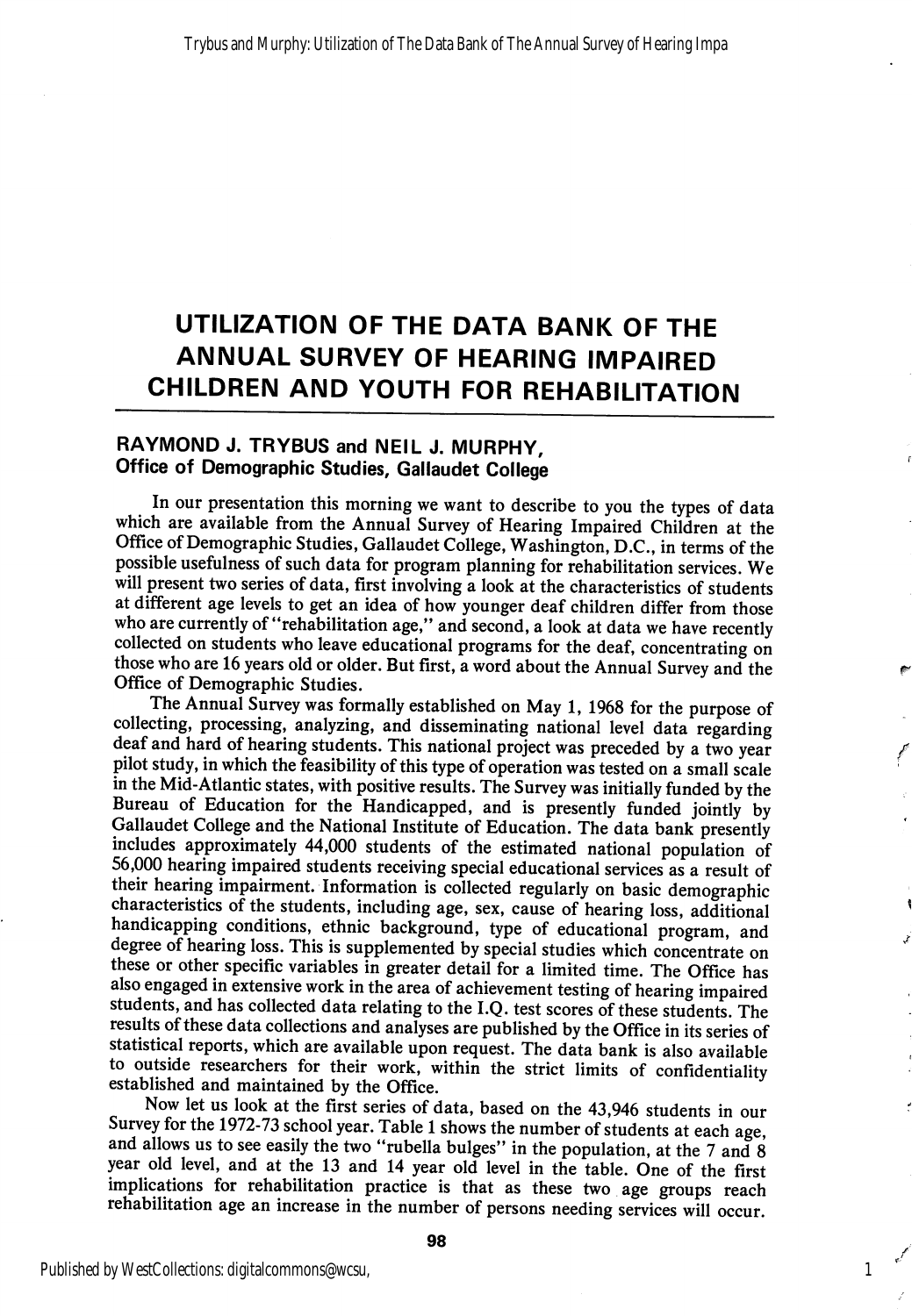#### *JADARA, Vol. 8, No. 1 [], Art. 26*

#### UTILIZATION OF DATA FOR REHABILITATION

#### Table 1

#### Number and Percent of Hearing Impaired Students Enrolled in Special Educational Programs Supplying Data to the Annual Survey of Hearing Impaired Children and Youth, According to Age, United States: 1972-73 School Year

| <b>AGE</b>               |           | <b>NUMBER</b> |       | <b>PERCENT</b> |       |
|--------------------------|-----------|---------------|-------|----------------|-------|
| 1                        |           | 138           |       | 0.3            |       |
|                          |           | 443           |       | 1.0            |       |
| $\frac{2}{3}$            |           | 1018          |       | 2.3            |       |
| 4                        |           | 1394          |       | 3.2            |       |
| 5                        |           | 1828          |       | 4.2            |       |
|                          | $1 - 5$   |               | 4821  |                | 10.97 |
| 6                        |           | 2341          |       | 5.3            |       |
| $\overline{\phantom{a}}$ |           | 4043          |       | 9.2            |       |
| 8                        |           | 6329          |       | 14.0           |       |
| 9                        |           | 2589          |       | 5.9            |       |
| 10                       |           | 2411          |       | 5.5            |       |
|                          | $6 - 10$  |               | 17713 |                | 40.31 |
| 11                       |           | 2471          |       | 5.6            |       |
| 12                       |           | 2678          |       | 6.1            |       |
| 13                       |           | 3098          |       | 7.0            |       |
| 14                       |           | 3504          |       | 8.0            |       |
| 15                       |           | 2413          |       | 5.5            |       |
|                          | $11 - 15$ |               | 14164 |                | 32.23 |
| 16                       |           | 2222          |       | 5.1            |       |
| 17                       |           | 1928          |       | 4.4            |       |
| 18                       |           | 1502          |       | 3.4            |       |
| 19                       |           | 851           |       | 1.9            |       |
| 20                       |           | 310           |       | 0.7            |       |
| 21                       |           | 63            |       | 0.1            |       |
| $22+$                    |           | 41            |       | 0.1            |       |
|                          | $16+$     |               | 6917  |                | 15.74 |
| Blank/Unknown            |           | 331           |       | 0.8            | 0.75  |
|                          |           |               |       |                |       |

Table 2

Percent of Hearing Impaired Students with Onset of Hearing Loss at Specified Ages, By Age Group, United States: 1972-73 School Year

| <b>AGE AT ONSET /</b> | <b>AGE</b> | $1-5$ | $6 - 10$ | $11 - 15$ | $16+$ |
|-----------------------|------------|-------|----------|-----------|-------|
| <b>Birth</b>          |            | 61.0  | 66.7     | 62.4      | 64.1  |
| $0 + 2$ yrs           |            | 16.9  | 14.6     | 16.6      | 17.1  |
| $3 \rightarrow 6$ yrs |            | 1.6   | 4.8      | 6.3       | 6.3   |
| $7 yrs +$             |            | 0.0   | 0.3      | 1.7       | 1.9   |
| Blank/Unknown         |            | 20.5  | 13.6     | 12.9      | 10.6  |
|                       |            | 99    |          |           |       |

https://repository.wcsu.edu/jadara/vol8/iss1/26

.

 $\hat{\mathbf{w}}_{\text{inj}}$ 

, ĺ,

b

Ñ

 $\tilde{\mathbf{y}}_0$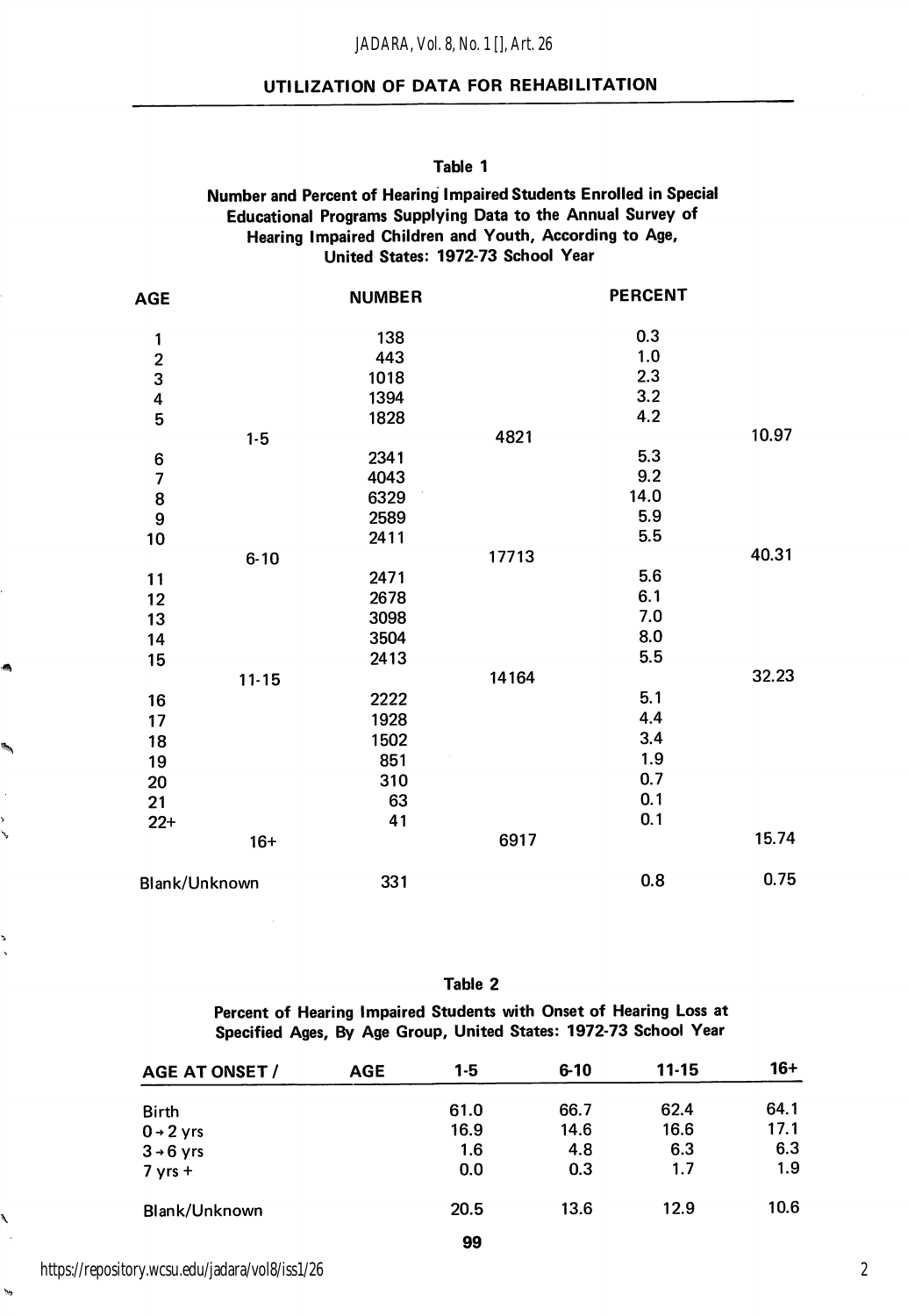This involves about 30% more than the usual number for the older group (who are now aged 14 and 15) and about 100% more than the usual number for the younger group (who are now aged 8 and 9). For ease of presentation these age groups have been combined into four large age categories for the rest of the tables: birth to 5 years, 6 to 10 years, 11 to 15 years, and 16 years old and older. Table 2 shows that roughly two-thirds of the students in each age category are deaf from birth; there appears to be little change across the years here. Table 3 shows the distribution of degrees of hearing loss, suggesting that the younger children, as a group, are somewhat less deaf than the older ones. This table, however, also illustrates some of the many pitfalls in trying to establish trend data. For one thing, notice that the percent of unknown or unreported data is higher for the younger students; remember also that this refers to students in special educational programs. As those with lesser amounts of hearing loss grow up, some of them are integrated into regular schools, so that those who remain in special programs tend to be those with greater losses. This issue of the transfer of students among the various types of special educational programs, and between special programs and integration into regular schools greatly affects all the data presented here, but in ways which are not yet well known and which cannot therefore be adequately specified. Table 4 shows the distribution of the different ethnic groups by age category. Does the lower percentage of black and Spanish-American students

#### Table 3

Percent of Hearing Impaired Students with Specified Amounts of Hearing Loss (Better Ear Average), By Age Group, United States: 1972-73 School Year

| <b>BETTER EAR</b><br><b>AVERAGE /</b> | AGE | $1-5$ | $6 - 10$ | $11 - 15$ | 16+  |
|---------------------------------------|-----|-------|----------|-----------|------|
|                                       |     |       |          |           |      |
| $0-26dB$                              |     | 0.9   | 2.7      | 3.2       | 2.3  |
| $27-40dB$                             |     | 1.4   | 3.2      | 3.7       | 2.5  |
| $41-55$ dB                            |     | 4.1   | 6.0      | 6.8       | 4.8  |
| 56-70 dB                              |     | 8.4   | 10.2     | 11.6      | 10.3 |
| 71-90 dB                              |     | 15.6  | 20.7     | 21.9      | 23.7 |
| $91 +$<br>dB                          |     | 24.2  | 35.3     | 37.5      | 41.2 |
| Unknown/Not Reported                  |     | 45.3  | 21.9     | 15.2      | 15.2 |

#### Table 4

Percent of Hearing Impaired Students with Specified Ethnic Backgrounds, By Age Group, United States: 1972-73 School Year

| <b>ETHNIC</b>        |            |       |          |           |       |
|----------------------|------------|-------|----------|-----------|-------|
| <b>BACKGROUND /</b>  | <b>AGE</b> | $1-5$ | $6 - 10$ | $11 - 15$ | $16+$ |
| White                |            | 73.1  | 65.4     | 63.0      | 66.0  |
| <b>Black</b>         |            | 9.8   | 13.7     | 13.3      | 12.4  |
| Spanish-American     |            | 5.4   | 6.4      | 6.3       | 5.1   |
| American Indian      |            | 0.3   | 0.4      | 0.6       | 0.6   |
| Oriental             |            | 0.9   | 0.6      | 0.5       | 0.5   |
| Other                |            | 0.2   | 0.1      | 0.1       | 0.1   |
| Blank/Unknown        |            | 8.8   | 12.0     | 14.9      | 13.8  |
| <b>Cannot Report</b> |            | 1.6   | 1.4      | 1.2       | 1.4   |
|                      |            | 100   |          |           |       |

Published by WestCollections: digitalcommons@wcsu,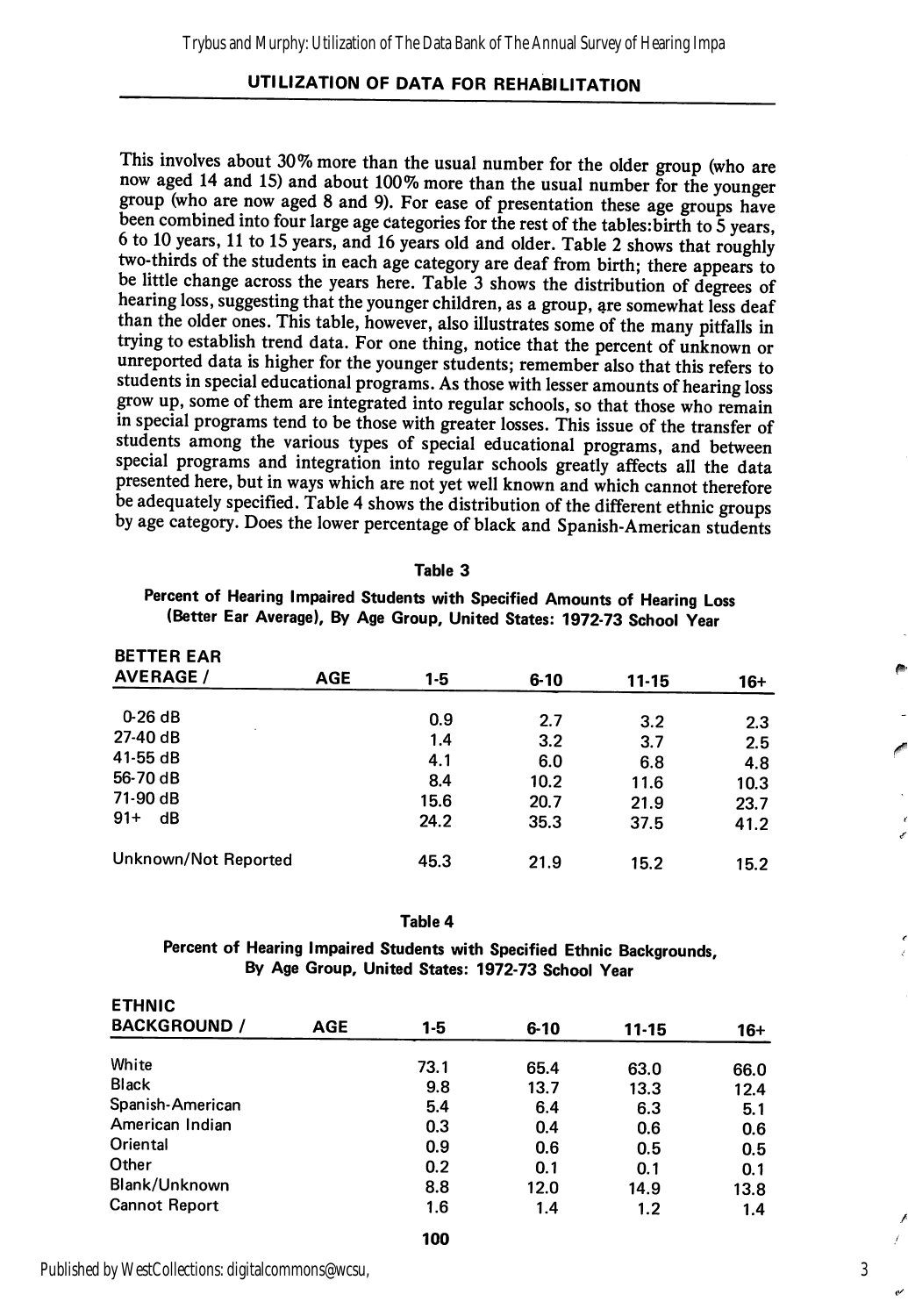#### Table 5

#### Percent of Hearing Impaired Students with Specified Additional Handicapping Conditions, By Age Group, United States: 1972-73 School Year

| <b>ADDITIONAL</b>         |            |         |          |       |       |
|---------------------------|------------|---------|----------|-------|-------|
| <b>HANDICAPPING</b>       |            |         |          |       |       |
| <b>CONDITIONS</b> /       | <b>AGE</b> | $1 - 5$ | $6 - 10$ | 11-15 | $16+$ |
| None                      |            | 61.4    | 56.2     | 55.2  | 59.6  |
| <b>Brain Damage</b>       |            | 3.6     | 3.5      | 3.5   | 3.2   |
| Cerebral Palsy            |            | 1.6     | 2.1      | 2.4   | 4.2   |
| Epilepsy                  |            | 0.6     | 0.6      | 0.7   | 0.6   |
| <b>Heart Disorder</b>     |            | 2.1     | 3.2      | 1.8   | 0.8   |
| <b>Mental Retardation</b> |            | 2.4     | 3.9      | 7.2   | 8.6   |
| Orthopedic                |            | 1.2     | 0.6      | 0.7   | 0.7   |
| Perceptual/Motor          |            | 1.5     | 3.7      | 3.0   | 1.0   |
| Emotional/Behavioral      |            | 3.2     | 5.2      | 5.0   | 3.7   |
| Severe Visual             |            | 2.9     | 3.9      | 3.4   | 2.7   |
| Other                     |            | 2.2     | 2.2      | 2.8   | 2.7   |
| Blank/Unknown             |            | 17.3    | 14.5     | 14.1  | 12.3  |

in the youngest age group mean that the population is shifting in this direction? Most probably not; what these figures reflect is more likely a question of access to preschool programs for the deaf. It may be that black and Spanish-American children do not have equal opportunity to enter such preschool programs — or it may mean that their parents do not make use of available preschool programs to the same extent — or it may mean other variables are at work which we have not even guessed. At any rate, this is what is happening; why it is happening remains an open question.

Table 5 turns to the question of what additional handicapping conditions the students have, as reported by their educational program. The data for the youngest age group is the least adequate, but for the other three older groups the percentage of

#### Table 6

Average Achievement and I.Q. Test Scores for Hearing Impaired Students with Specified Additional Handicapping Conditions, 1970-71 School Year

|                            | Paragraph Meaning<br><b>Mean Grade</b><br><b>Equivalent</b> | <b>Arithmetic Concepts</b><br><b>Mean Grade</b><br><b>Equivalent</b> | Mean Nonverbal I.Q.<br><b>Score All</b><br><b>Tests Taken Together</b> |
|----------------------------|-------------------------------------------------------------|----------------------------------------------------------------------|------------------------------------------------------------------------|
| <b>All Students</b>        | 3.0                                                         | 3.4                                                                  | 95                                                                     |
| <b>Cleft Lip/Palate</b>    | 3.5                                                         | 3.7                                                                  | 98                                                                     |
| Orthopedic                 | 3.2                                                         | 3.7                                                                  | 95                                                                     |
| <b>Cerebral Palsy</b>      | 2.9                                                         | 3.4                                                                  | 89                                                                     |
| Epilepsy                   | 2.9                                                         | 3.3                                                                  | 93                                                                     |
| Severe Visual              | 2.8                                                         | 3.1                                                                  | 93                                                                     |
| Emotional/Behavioral       | 2.7                                                         | 3.0                                                                  | 95                                                                     |
| Perceptual/Motor           | 2.6                                                         | 2.7                                                                  | 92                                                                     |
| <b>Heart Disorder</b>      | 2.5                                                         | 2.6                                                                  | 95                                                                     |
| <b>Brain Damage</b>        | 2.4                                                         | 2.6                                                                  |                                                                        |
| <b>Learning Disability</b> | 2.4                                                         | 2.6                                                                  | 89                                                                     |
| <b>Mental Retardation</b>  | 2.2                                                         | 2.1                                                                  | 69                                                                     |

۱'n,

41

 $\phi_{\mathbf{A}}$ 

ADDITIONAL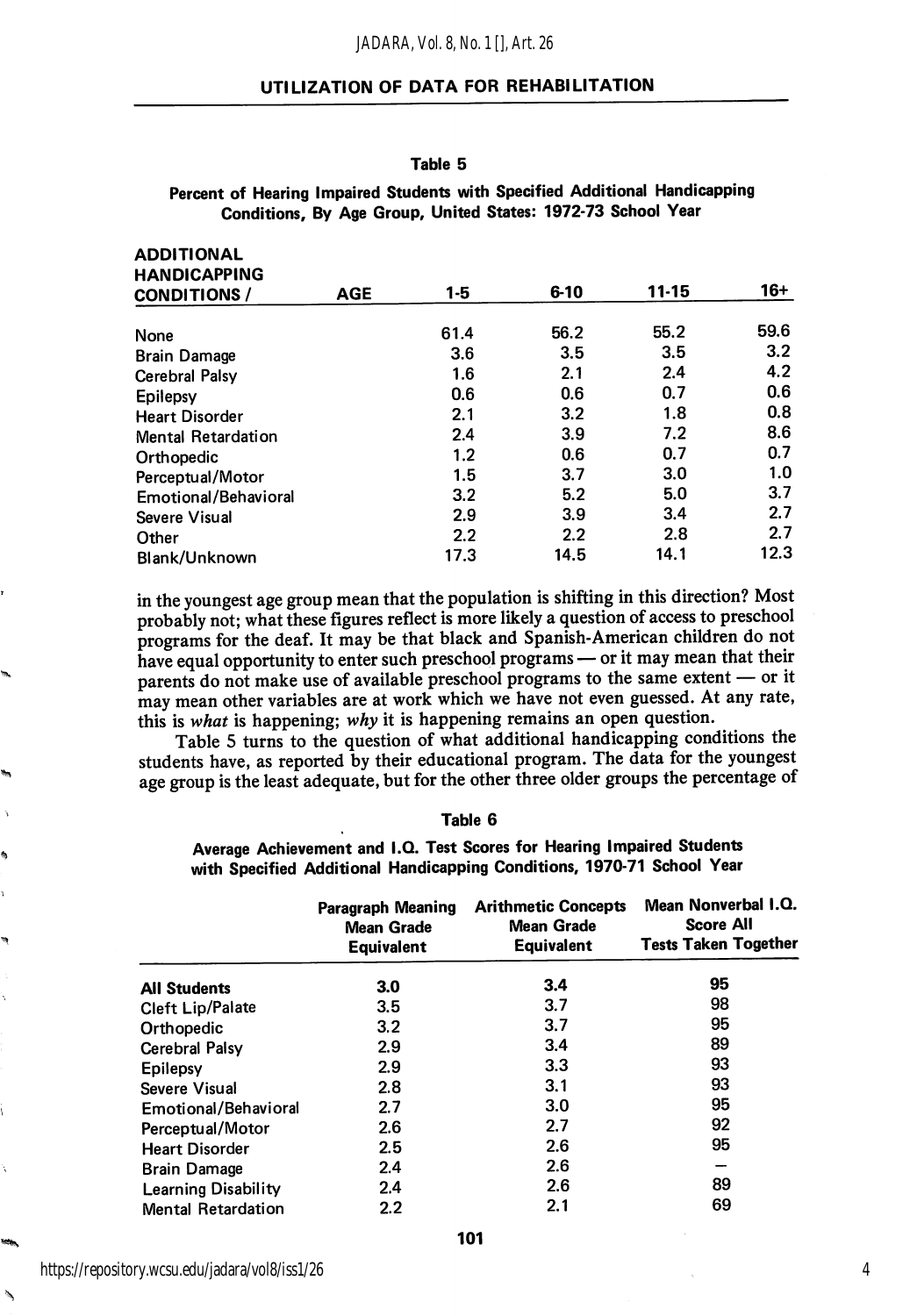#### Table 7

Number and Percentage Distribution of Leaving Students, Age 16 and Over, Enrolled in Participating Special Educational Programs for the Hearing Impaired, By Age: United States 1971-72 School Year

| All Ages            | <b>Number</b> | Percent   |
|---------------------|---------------|-----------|
| <b>Total</b>        | 2,317         | 100.0     |
| Age $16$            | 326           | 14.1      |
| Age 17              | 261           | 11.2      |
| Age 18              | 414           | 17.9      |
| Age 19              | 651           | 28.1<br>٠ |
| Age 20              | 437           | 18.9      |
| Age 21              | 173           | 7.5       |
| Age 22 Years & Over | 55            | 2.4       |

#### Table 8

Number and Percentage Distribution of Leaving Students, Age 16 and Over, Enrolled in Participating Special Educational Programs for the Hearing Impaired, By Condition Under Which Students Left School Program: United States, 1971-72 School Year

| <b>Condition Under</b><br>Which 16 Year Old<br><b>Students and Over</b><br><b>Left School</b> | Number <sup>1</sup> | Percent |  |
|-----------------------------------------------------------------------------------------------|---------------------|---------|--|
| <b>All Conditions</b>                                                                         | 2,132               | 100.0   |  |
| Graduated-Academic                                                                            | 752                 | 34.0    |  |
| Graduated-Vocationally                                                                        | 304                 | 14.3    |  |
| Graduated-Certificate                                                                         | 184                 | 8.6     |  |
| Graduated-No Degree                                                                           |                     |         |  |
| Indicated                                                                                     | 181                 | 8.5     |  |
| Transferred                                                                                   | 339                 | 15.9    |  |
| Drop-Outs                                                                                     | 253                 | 11.9    |  |
| <b>Dismissed</b>                                                                              | 143                 | 6.7     |  |
| Deceased                                                                                      | 3                   | 0.0     |  |

<sup>1</sup>Excludes 185 leaving students for whom data on condition of school termination were not reported.

students without any additional handicapping conditions does not appear to be changing very much. These data are therefore at variance with some of the reports of substantially increasing numbers of multi-handicapped children — or more accurately, the percentages do not seem to be changing, although the actual numbers are increasing as a result of the increase in the size of the school-age hearing impaired population due to rubella. Again, these are data reported by schools to our Office; they have not been independently verified. Table 6 illustrates another problem in the use of the global term, "multi-handicapped." This table shows two achievement test scores and nonverbal I.Q. test scores for groups of students reported to have various specific additional handicapping conditions. As can be seen, not all groups score significantly below the overall means, and some groups, for example, those with cleft

5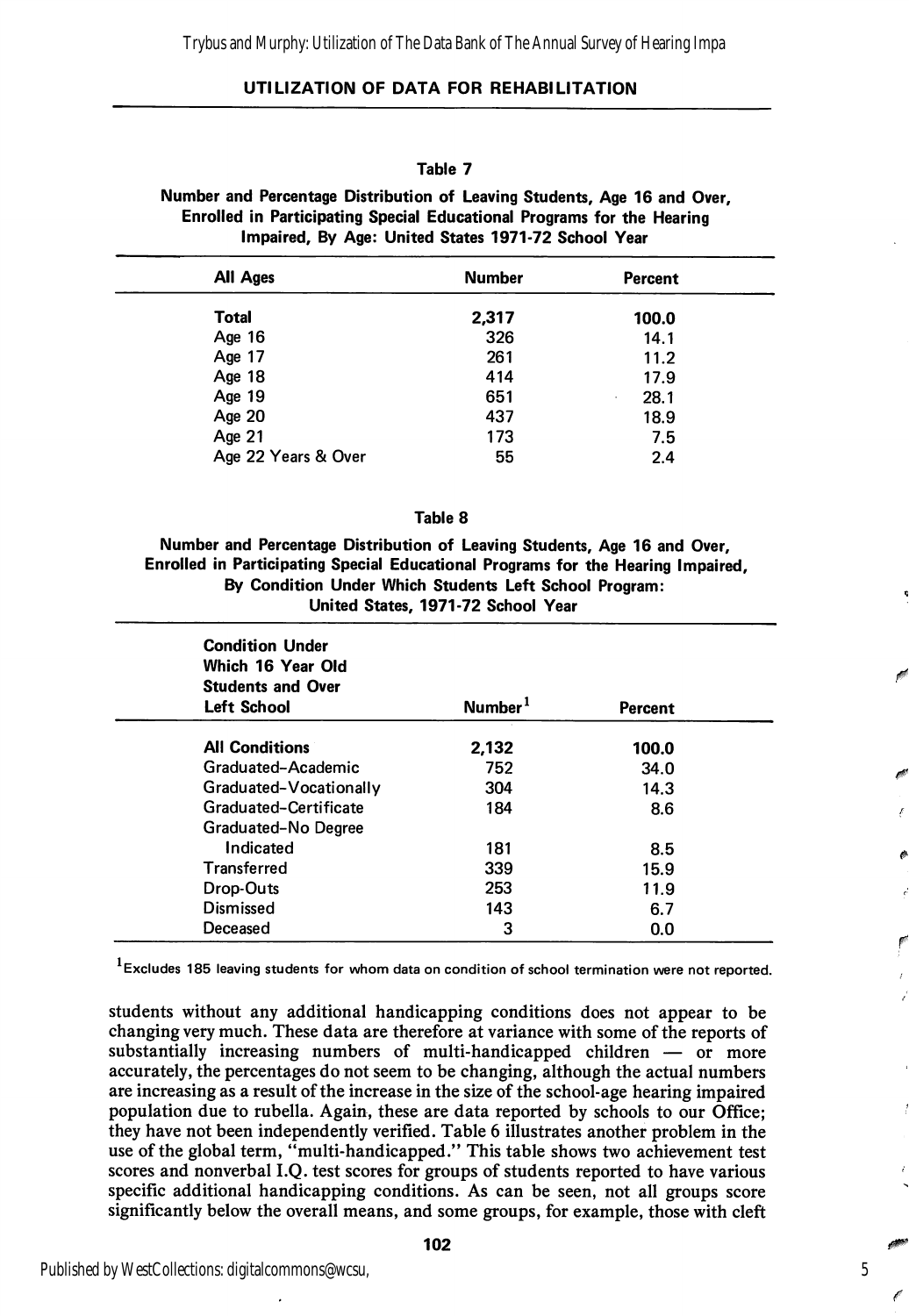#### Table 9

Number and Percentage Distribution of Leaving Students, Age 16 and Over, Enrolled in Participating Special Educational Programs for the Hearing Impaired, By Condition Student Terminated School, According to Mean IQ Score: United States, 1971-72 School Year

| <b>Condition Under Which</b><br><b>16 Year Old Students</b><br>& Over Left School | Mean<br>Non-Verbal<br><b>IQ</b> Score | Number of<br><b>Students</b><br><b>Tested</b> | <b>Percent</b><br><b>Tested</b> |
|-----------------------------------------------------------------------------------|---------------------------------------|-----------------------------------------------|---------------------------------|
| <b>All Conditions</b>                                                             | 95                                    | 1.542                                         | 67.0                            |
| Graduate No Degree Indicated                                                      | 102                                   | 118                                           | 65.0                            |
| Graduate Academic                                                                 | 104                                   | 513                                           | 71.0                            |
| Graduate Vocational                                                               | 94                                    | 241                                           | 79.0                            |
| <b>Graduate Certificate</b>                                                       | 88                                    | 133                                           | 72.0                            |
| Transfer                                                                          | 89                                    | 201                                           | 59.0                            |
| Drop-Outs                                                                         | 87                                    | 175                                           | 69.0                            |
| Dismissed                                                                         | 86                                    | 89                                            | 62.0                            |

lip or cleft palate, score a good bit above the overall averages. Whatever else this means, it demonstrates that "the multi-handicapped'' as a group are very diverse and, educationally at least, do not necessarily seem to come off any the worse for their additional problems in all cases.

Let us turn now to our second set of data, relating to students who leave educational programs for the hearing impaired. Any student who is known to us to be in a given program one year, but who is no longer in that program the following year, is by definition a "school leaver." Clearly, for younger children most of the school leavers are those who transfer to another program for one reason or another. Our data

#### Table 10

Number and Percentage Distribution of Leaving Students Age 16 and Over, Enrolled in Participating Special Educational Programs for the Hearing Impaired By Condition Student Terminated Program, According to Additional Handicapping Condition: United States, 1971-72 School Year

| <b>Condition Under Which</b><br><b>16 Year Old Students</b><br>and Over Left School | <b>All Leaving</b><br><b>Students</b> |       | <b>No Additional</b><br><b>Handicaps</b> |       | One or More<br><b>Additional</b><br><b>Handicaps</b> |                       | Data Not<br><b>Reported</b> |                       |
|-------------------------------------------------------------------------------------|---------------------------------------|-------|------------------------------------------|-------|------------------------------------------------------|-----------------------|-----------------------------|-----------------------|
|                                                                                     | <b>Number Percent</b>                 |       | Number Percent                           |       |                                                      | <b>Number Percent</b> |                             | <b>Number Percent</b> |
| <b>All Conditions</b>                                                               | 2,317                                 | 100.0 | 1.372                                    | 59.0  | 622                                                  | 27.0                  | 323                         | 14.0                  |
| Graduated-Academic                                                                  | 725                                   | 100.0 | 530                                      | 73.0  | 91                                                   | 13.0                  | 104                         | 14.0                  |
| Graduated-Vocationally                                                              | 304                                   | 100.0 | 206                                      | 68.0  | 64                                                   | 21.0                  | 34                          | 11.0                  |
| Graduated-Certificate                                                               | 184                                   | 100.0 | 74                                       | 40.0  | 102                                                  | 55.0                  | 8                           | 5.0                   |
| Graduated-No Degree                                                                 |                                       |       |                                          |       |                                                      |                       |                             |                       |
| Indicated                                                                           | 181                                   | 100.0 | 110                                      | 61.0  | 34                                                   | 19.0                  | 37                          | 20.0                  |
| <b>Transferred</b>                                                                  | 339                                   | 100.0 | 149                                      | 44.0  | 131                                                  | 39.0                  | 59                          | 17.0                  |
| Drop-Outs                                                                           | 253                                   | 100.0 | 140                                      | 55.0  | 87                                                   | 34.0                  | 26                          | 11.0                  |
| Dismissed                                                                           | 143                                   | 100.0 | 66                                       | 46.0  | 63                                                   | 44.0                  | 14                          | 10.0                  |
| Deceased                                                                            | 3                                     | 100.0 |                                          | $N=1$ |                                                      | $N=1$                 | 1                           | $N=1$                 |
| Data Not Reported                                                                   | 185                                   | 100.0 | 96                                       | 52.0  | 49                                                   | 26.0                  | 40                          | 22.0                  |